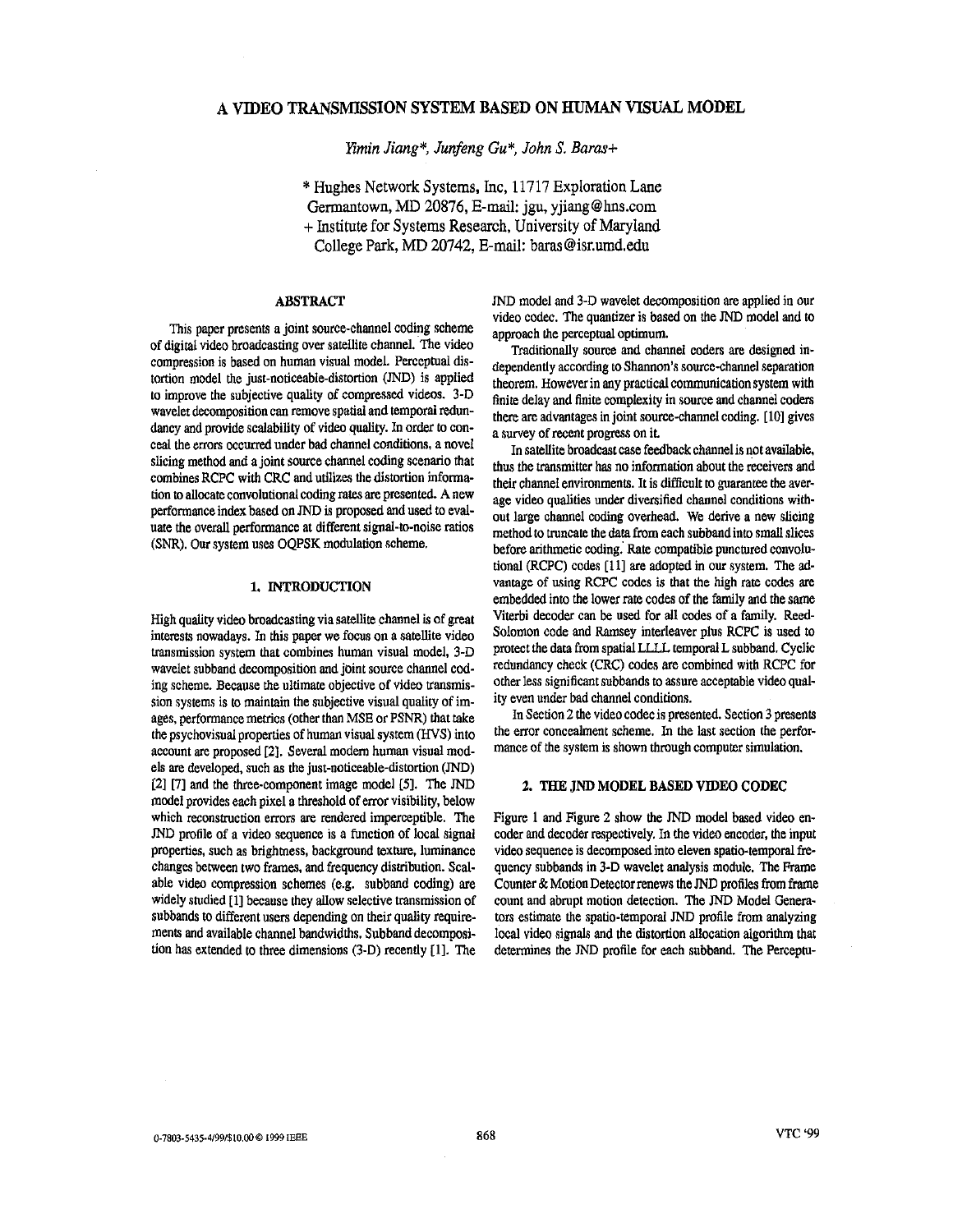

Figure **1:** The JND Based Video Encoder



Figure 2: The JND Based Video Decoder

ally Tuned Quantizer quantizes the wavelet coefficients in each subband according to their JND profiles. The spatial LLLL temporal L subband will be encoded by DPCM. Then the data from all subbands goes through the Slicer and Arithmetic Coding part to do slicing and entropy coding. Afterward we get compressed video signal. Several modules in video codec will be presented subsequently.

#### **2.1.** 3-D Wavelet Analysis

The two-tap Haar wavelet is adopted to proceed temporal analysis, Antonini (7.9) wavelet **[6]** is used to proceed spatial analysis for the signal through the Haar filter. **The** temporal low frequency part is decomposed to two levels, and high frequency part is decomposed to **one** level shown **as Figure 3.** 

## **2.2. The Frame Counter & Motion Detector**

Because the calculation of the JND profiles is resource con**suming,** the Frame Counter & **Motion** Detector is designed to

| ٥ |   |   |   | а  |
|---|---|---|---|----|
| 2 | з |   |   |    |
| 5 |   | 6 | 9 | 10 |

Figure 3: Subbands after 3-D Wavelet Decomposition

control the renew process of **the** JND. Typically the JND profiles are renewed every 10 to 20 frames, however they will be renewed immediately after an abrupt motion detected by a simple motion detector which calculates the energy of the spatial LL temporal **H** subband (i.e. subband **7** in Figure 3). If the *en*ergy exceeds some threshold, an abrupt motion happens with high probability.

## **2.3. The JND** Model Generator

**The** JND provides each signal a threshold of visible distortion, below which reconstructiou errors **are** rendered imperceptible. The JND profiles in spatio-temporal domain is **as [3] [41,** the **same** syntax is adopted, please refer to **[31[41** for explanation:

$$
JND_{S-T}(x,y,n) \equiv f_3(\text{ild}(x,y,n)) \cdot JND_S(x,y,n) \qquad (1)
$$

where  $0 \leq x < W$ ,  $0 \leq y < H$ , *W* and *H* are the width and height of an image, and

$$
JND_S(x, y, n) \equiv \max\{f_1(mg(x, y, n)), f_2(mg(x, y, n))\} (2)
$$

# **2.4. A** Novel **Human** Perceptual Distortion Measure

Based on the basic concept of the JND, the idea of minimallynoticeable-distortion (MND) is developed for the situation that bit-rate budget is tight and the distortion in the reconstructed image is perceptually minimal at the available bit-rate and uniformly distributed over the whole image **[7].** The perceptual **quality** of the reconstnrcted image is accordingly expected to degrade evenly if bit-rate is reduced. MND is expressed as:

$$
MND(x, y) \equiv JND \cdot d(x, y) \tag{3}
$$

where  $d(x, y)$  is the distortion index at point  $(x, y)$ . We define the energy of MND of a small area indexed by  $(i, j)$  as:

$$
\sum_{(x,y)\in r_{ij}} \text{MND}^2(x,y) \equiv \sum_{(x,y)\in r_{ij}} \text{JND}^2(x,y) \cdot \delta(i,j) \qquad (4)
$$

where  $r_{ij}$  is a small block (typically 8 by 8 pixels),  $\delta(i, j)$  is the distortion index for this block. We can define our global human perceptual distortion measure based on evaluating  $\delta(i, j)$ as follows:

$$
\Delta_G \equiv \frac{1}{KL} \sum_{k=1}^{K} \sum_{l=1}^{L} \varepsilon(k, l)
$$
 (5)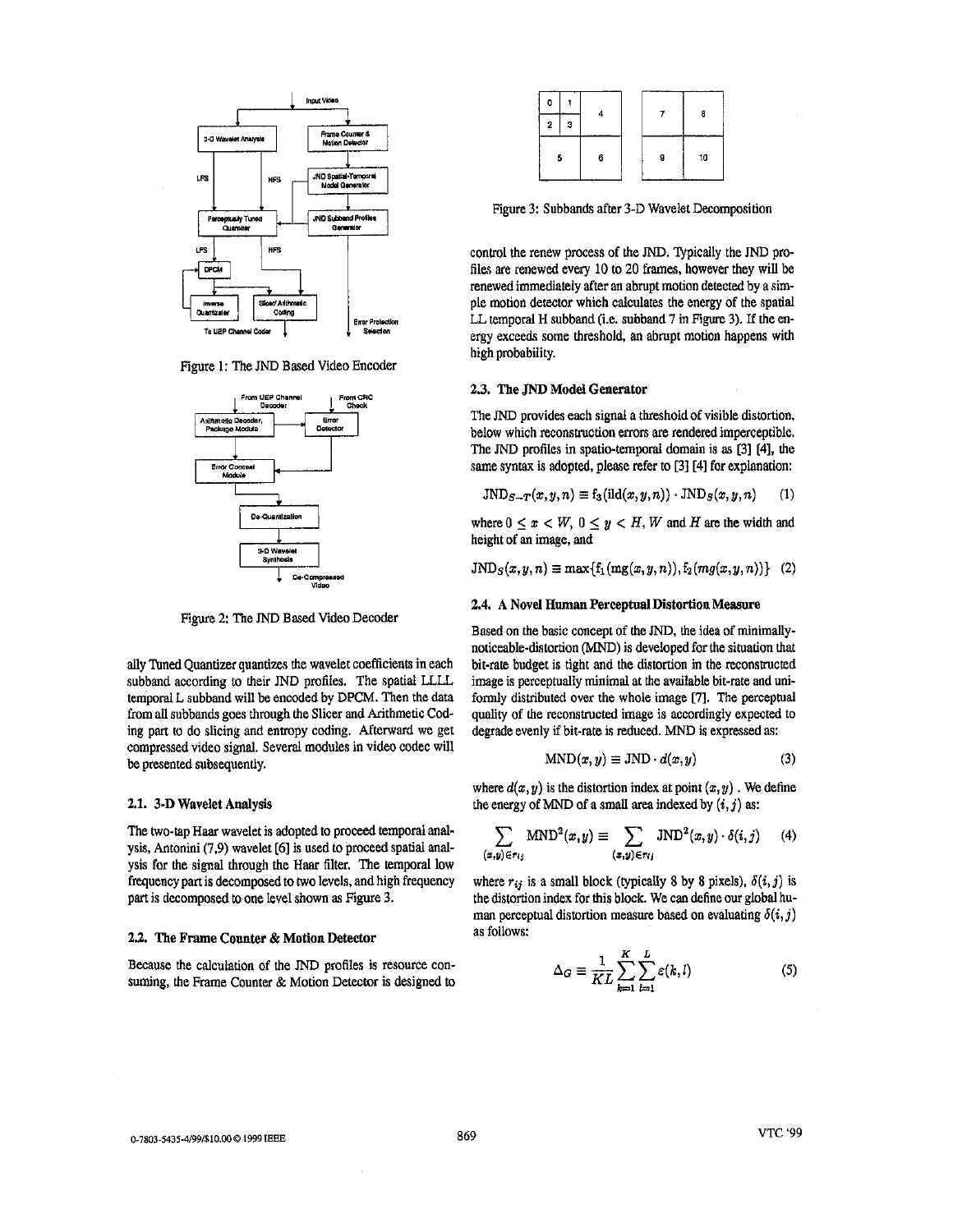where  $\varepsilon(k, l)$  is the distortion measure of a medium block indexed by  $(k, l)$ . We decompose the whole image into  $K$  by  $L$  non-overlapped medium blocks  $R_{kl}$ ; each medium block is divided into *M* by *N* small blocks  $r_{ij}(k,l)$ , i.e.,  $R_{kl}$  =  $\bigcup_{i=1,M; j=1,N} r_{ij}(k,l)$ .  $\varepsilon(k,l)$  is defined as:

$$
\varepsilon(k,l) \equiv \text{median}(\delta(i,j)|r_{ij}(k,l) \in R_{kl}) \tag{6}
$$

The larger  $\Delta_G$  is, the larger the subjective perceptual distortion. Compared with PSNR or MSE,  $\Delta_G$  takes human visual model into account, therefore it can reflect the subjective visual quality better than PSNR or MSE. We will use this distortion measure to evaluate the performance of our system.

### **2.5. The Perceptual Tuned Quantizer**

The advantage of the JND model is that it provides a quantitative measure of the error sensitivity threshold with spatial and frequency localization. Therefore the quantization table based on the JND model can be localized, which adds a globally even control on the compressed video quality. A mid-rising uniform quantizer is adopted **as OUT** basic quantizer due to its simplicity and optimal performance under certain conditions [41 [SI.

typically ranges from 1.0 to 10.0, where 1.0 stands for the just noticeable distortion. Second, each subband is partitioned into non-overlapped 8 by 8 blocks. For each block, the step size of the quantizer is maximized under the condition that quantization error energy is less than or equal to the MND energy(eq. (4)) of this block whose distortion index  $\delta(i,j)$  equals to  $\Delta_G$ . A quantization table that leads *to* uniform error energy over all subbands is setup for each one. It is packaged in the header of the bit stream of each subband. First, the global object distortion index  $\Delta_G$  is selected, which

## **2.6. Arithmetic Coding and Slicing Algorithm**

Arithmetic coding [9] is adopted to achieve efficient compression, however the decoding result of one coefficient depends on the decoding result of previous one because of adaptive coding procedure. In order to prevent decoding errors from spreading, a slicing algorithm is derived to truncate the whole subband into small bit streams before arithmetic coding. The idea is to make each small bit stream cany the same amount of "distor tion sensitivity ". If we segment the subband  $S<sub>l</sub>$  into  $Q$  small bit streams (or sets), each set  $G_i$ ,  $(i = 1, \dots, Q)$  is defined as Table 1: Average Distortion  $D_i$  for Each Subband

$$
G_i \equiv \left\{ (x, y) \middle| \sum_{(x, y) \in G_i} \frac{1}{\text{JND}^2(x, y)} = \frac{1}{\left( \sum_{(x, y) \in S_i} \frac{1}{Q \text{JND}^2(x, y)} \right)} \right\}
$$

# **3. ERROR CONCEALMENT**

A punctured code is a high rate code obtained by periodically deleting (i.e. puncturing) certain coded bits from the output stream of a low rate encoder. When compared with the optimum codes of equal rates, punctured codes are slightly less efficient but decoding complexity is greatly reduced. Clearly the puncturing rule determines the receiver structure for different code rates. A family of RCPC codes **[ll] are** generated by adding rate-compatibility restriction *to* the puncturing rule. The rate-compatible restriction makes the receiver strucmre nearly identical for a large **range** of code rates. From the work **in** [Ill, we order the information bits from 11 suhbands according to their source significance information (SSI) as  $S_{10} \cdots S_0$ . The ordered information bits are shifted into the shift registers of a 1/N, memory *M* convolutional encoder. When the  $n_{10}$  information bits from subband 10 are transmitted the puncturing matrix  $a(l_{10})$  (we borrow the syntax used in [ll]) is used **as** puncturing table. **As** soon **as** the first bit from subband 9 enters the encoder the puncturing table  $a(l_9)$  will be used. After another *ng* information bits, the table is switched to  $a(l_n)$ , etc. The procedure is easy to follow if  $n_k$  is a multiple of the puncturing period P.

In order to optimize the overall subjective video quality **at**  reasonable coding cost, a rate allocation scheme based on JND distortion is proposed. We define the average JND distortion of subband  $l(l = 0 \cdots 10)$  as follows:

$$
D_l = \frac{1}{H_l W_l} \sum_{(x,y) \in S_l} JND^2(x,y)
$$
 (8)

where  $S_i$  is the set of pixels of subband *I*,  $H_i$  and  $W_i$  are its height and weight.  $D_l$  is an indication of the robustness of  $S_l$ to quantization errors. The larger  $D<sub>l</sub>$  is, the more robust it is to errors, the higher coding rale we choose. Table 1 shows *Di*  for video sequence "Mobile-Calendar", From simulation we can see that *D<sub>I</sub>* divides *S<sub>I</sub>* ( $l = 0 \cdots 10$ ) into 3 groups { $S_0$ },  ${S_1, S_2, S_3, S_4, S_5, S_6, S_7}, {S_8, S_9, S_{10}},$  which is intuitive for subband coding.

| Dı | 4.50 |      | $7.60$ $7.60$ $8.80$ |               | 7.50 | 7.50 |
|----|------|------|----------------------|---------------|------|------|
|    |      |      |                      |               | 10   |      |
| Dı | 8.70 | 7.40 |                      | $27.6$   27.6 | 42.8 |      |

[Figure 4](#page-3-0) shows the unequal error protection (UEP) encoder, Figure 5 shows the corresponding **UEP** decoder. *The* spatial LLLL temporal L subband (i.e.  $S_0$ ) is the most significant subband, we should use a large amount of resource to protect it from errors. In order to deal with burst errors in channel Red-Solomon (RS) code and Ramsey interleaver can be used. After RS encoder, a low rate RCFC code is selected to add

**(7)**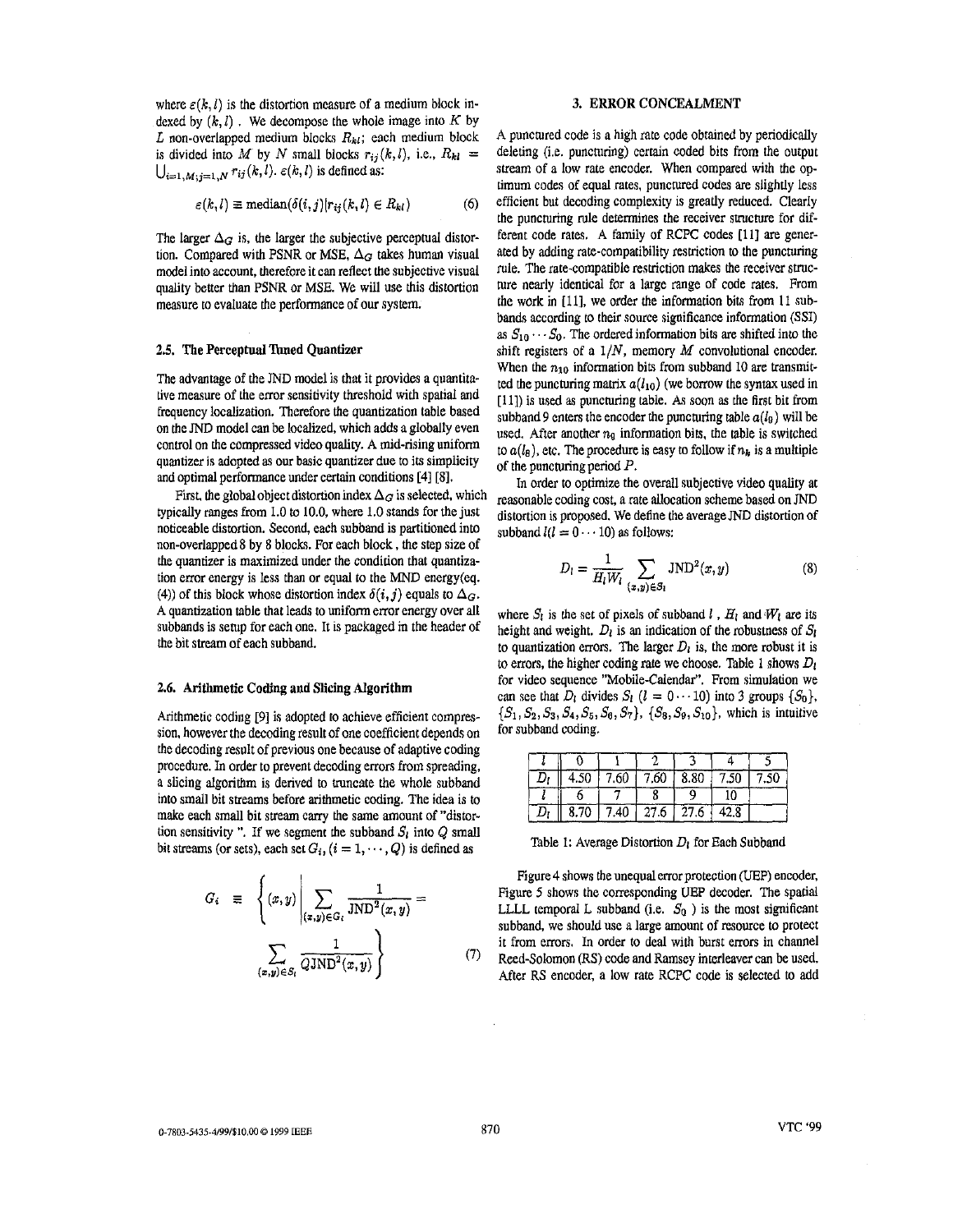<span id="page-3-0"></span>





Figure 5: UEP Channel Decoder

more protection. We select a family of RCPC codes (Table II in [11], memory length  $M=6$ ), the coding rate covers from *Si9* to 8/24. For other less significant subbands, cyclic rednndancy check (CRC) codes are added before RCPC encoder to detect uncorrected errors got from channel. If errors are detected by CRC syndromes check in a block in *Sg* before arithmetic decoding, this block is discarded. Simulation shows that discarding an error-corrupted block is better than using wrong decoded information. Therefore the video quality degradation under bad channel conditions is acceptable because of the performance scalability of wavelet based subband coding. It gives broadcast system designers some freedom to assure the overall video quality without receivers' channel environment information at moderate coding cost. In decoder, soft-decision (or hard-decision) Wterbi decoder is adopted. An unique word *(UW)* detector is used to detect the **start** of anew subband. Rate allocation information is available on both sides.

The error probability performance of the system is discussed as following. The bit error rate upper bound of a rate  $P/(P+l)$ convolutional code is given by [12]:

$$
P_B < \frac{1}{P} \sum_{k=1}^{\infty} C_k P_k \tag{9}
$$

where  $C_k$  is got from convolutional code generation polyno $m$ ial  $T(D, N)$ ,

$$
\left. \frac{dT(D, N)}{dN} \right|_{N=1} = \sum_{k=d}^{\infty} C_k D
$$

 $P_k$  is the probability that the wrong path with distance  $k$  to the correct path is selected. **A** more relax upper bound for binary symmetric channel (BSC) is given by [12]:

$$
P_B < \left. \frac{1}{P} \frac{d}{dN} \right|_{N=1, D=\sqrt{p(1-p)}} \tag{10}
$$



Figure 6: BER of Several RCPC Coding Rates

| Index |      |      |      |      |      |
|-------|------|------|------|------|------|
| Rate  |      | 8/24 | 8/22 | 8/20 | 8/18 |
| Index |      |      |      |      |      |
| Rate  | 8/16 | 8/14 | 8/12 | 8/10 | 8/9  |

Table *2:* Rate Index of RCPC Codes

where is *p* the transition probability of BSC. For OQPSK signal where is *p* the transition probability of BSC. For OQPSK signal<br>over AWGN channel, *p* is lower bounded by  $Q(\sqrt{E_s/N_0})$ . It<br>is easy to schieve this bit error rate with the outling-edge mois easy to achieve this bit error rate with the cutting-edge modem techniques. If CRC can detect all the channel errors, the probability that a block with length *n* in subband *I* is discarded is as follows:

$$
P_D = 1 - (1 - P_B(l))^n \tag{11}
$$

where  $P_B(l)$  is the bit error rate of subband *l* with coding rate *TI* if BSC model is applied.

### 4. SIMULATION RESULTS

Table **2** shows the index of RCPC codes used in our system, index 0 stands for no channel coding. Figure 6 shows the simulation result of the bit error rate (BER) of different coding rate at different SNR.

Video sequence "Mobile-Calendar" and "Claire" are used to test our system. Figure *I* shows **Frame** 1 in the recovered sequence of "Claire", which shows that the distortion measure  $\Delta_G$  is better than PSNR in the sense that it reflects the subjective visual quality of image/video better. The PSNR of (a) and (b) are almost the same, but  $\Delta_G$  indicates that the distortion of (a) is smaller than that of (b) as we can tell from observation (e.g. shoulder, hair and cheek). The video frames are encoded, modulated by OQPSK modulator and transmitted over AWGN channel at different SNR. The object  $\Delta_G$  is set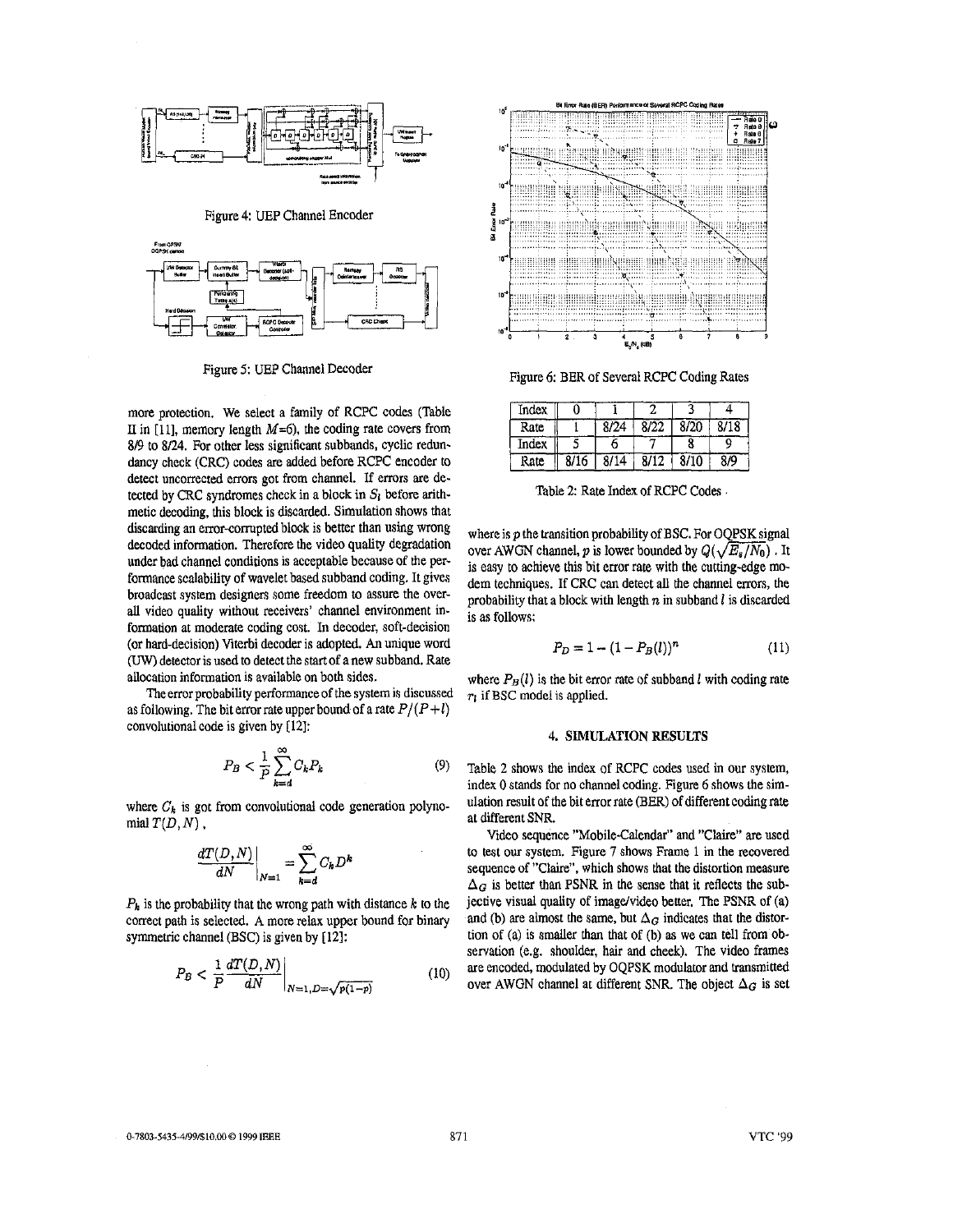



Figure 7: Recovered Frame of "Claire" (a)  $\Delta_G = 2.38$ , PSNR=30.80 $dB$  (b)  $\Delta_G = 3.07$ , PSNR=30.15dB

to **1** which means that the compression brings just noticeable distortion in the pictures. Figure 8 and Figure 9 show distortions  $\Delta_G$  and PSNR of first 10 recovered frames with different protection schemes at different SNR. The legend "Rate 4, 7, 8" means that the first UEP group (subband 0) defined previously uses the 4th RCPC code, the second UEP group (subband 1 to 7) uses the 7th RCPC code and the third **UEP** group (subband 8 to 10) uses the 8th RCPC code. From **these** figures we can **see** that if SNR is larger than some threshold that is different for each UEP coding scheme there will be **no** distortion caused by channel errors.  $\Delta_G$  (Rate 4, 5, 6) is 1.22 that is larger than desired value 1 when SNR is larger than 5dB, the reason is that the JND model initially calculated from first **two** frames and is not renewed for the subsequent 8 frames, which brings bias in video encoding. [Figure](#page-5-0) 10 shows Frame 3 of the recovered sequence of "Mobile-Calendar", Some *areas* corrupted by channel noise can be observed.



Figure 8:  $\Delta_G$  with Different UEP Coding Scheme at Different SNR



Figure 9: PSNR with Different *UEP* Coding Scheme at Different SNR

### 5. CONCLUSIONS

We have presented a satellite video transmission system based on wavelet analysis and human vision model. The joint source channel coding scheme is investigated. **A new** performance index based on the JND model is proposed. The quantizer and slicer are perceptually optimized. Since we focus on the subjective quality and error concealment, more powerful compression schemes (e.g. **Zero-tree,** motion estimation and run-length coding) **are** not applied in our system.

#### *6.* **REFERENCES**

[I] Taubman and **A. Zakhor,** "Multirare 3-D subband  $coding$  *of video", IEEE Trans. Image Processing,*